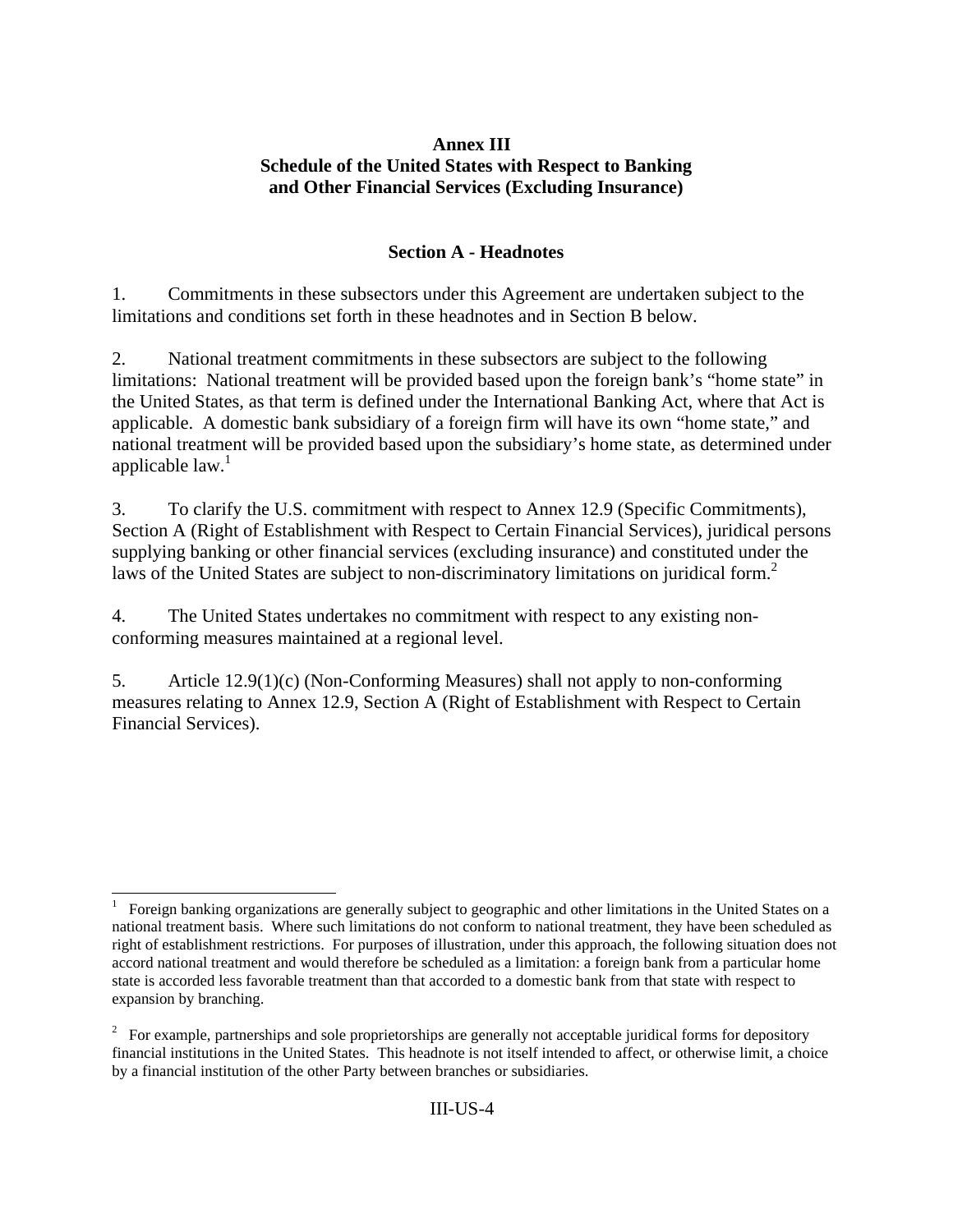## **Obligations Concerned**

| <b>Description of Non-Conforming Measures</b>                                                                                                                                                                                                                                                                                                      | National Treatment<br>(Article 12.2) | <b>Most Favored Nation Treatment</b><br>(Article 12.3) | Specific Commitments)<br>Right of Establishment<br>(Annex 12.9 | ัธ<br><b>Board</b><br>$\infty$<br>ଛ<br><b>Senior Management</b><br>Directors (Article 12 |
|----------------------------------------------------------------------------------------------------------------------------------------------------------------------------------------------------------------------------------------------------------------------------------------------------------------------------------------------------|--------------------------------------|--------------------------------------------------------|----------------------------------------------------------------|------------------------------------------------------------------------------------------|
| All directors of a national bank must be U.S. citizens, except that the Comptroller of the Currency may<br>waive the citizenship requirement for not more than a minority of the total number of directors.<br><b>Measures: 12 U.S.C. 72</b>                                                                                                       |                                      |                                                        | X                                                              | $\mathbf X$                                                                              |
| Foreign ownership of Edge corporations is limited to foreign banks and U.S. subsidiaries of foreign<br>banks, while domestic non-bank firms may own such corporations.<br><b>Measures: 12 U.S.C. 619</b>                                                                                                                                           | X                                    |                                                        | $\mathbf X$                                                    |                                                                                          |
| Federal and state law do not permit a credit union, savings bank, or savings association (both of the latter<br>two entities may be also called thrift institutions) in the United States to be provided through branches of<br>corporations organized under a foreign country's law.<br>Measures: 12 U.S.C. 1463 et seq. & 12 U.S.C. 1751 et seq. | $\mathbf X$                          |                                                        | $\mathbf X$                                                    |                                                                                          |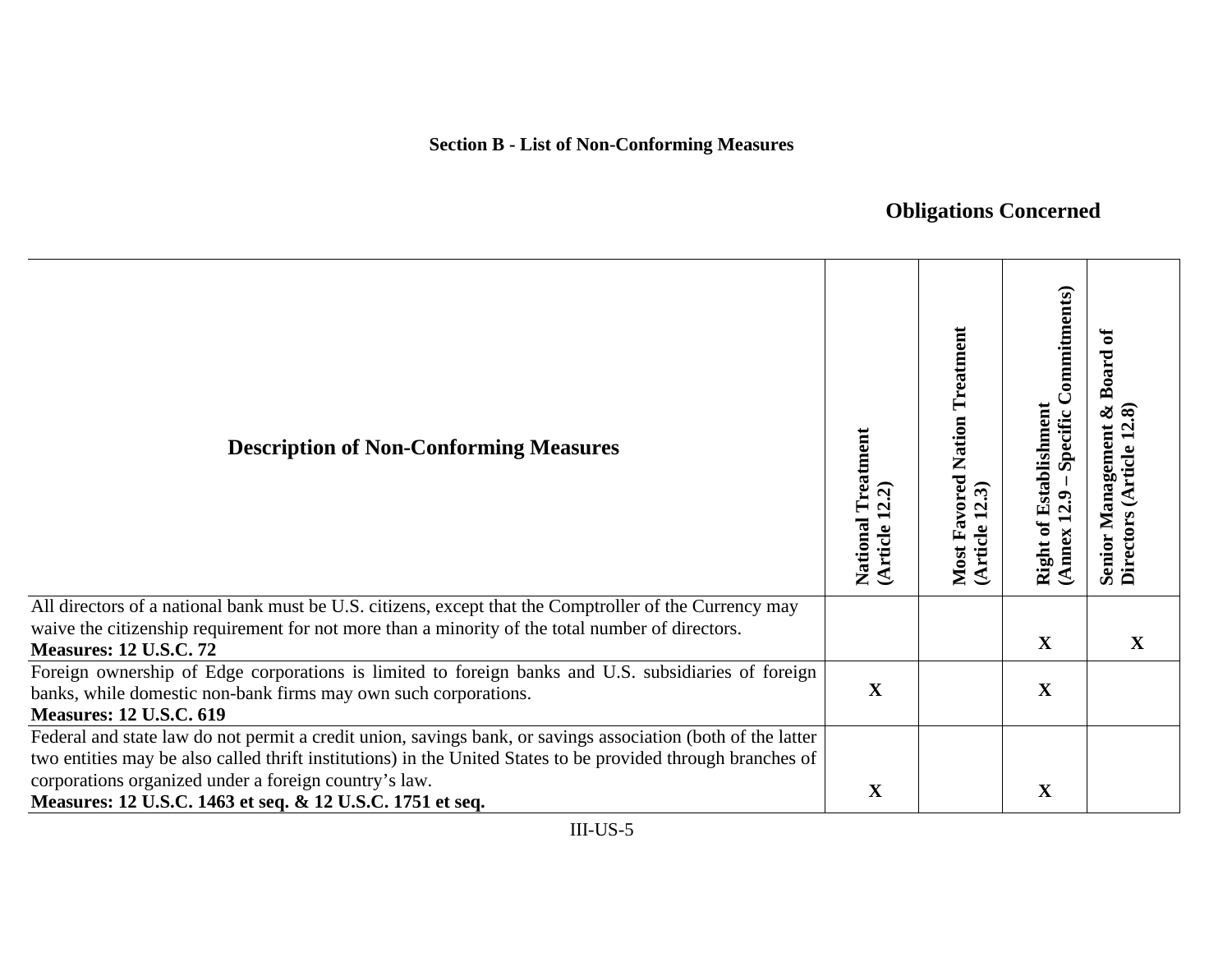| In order to accept or maintain domestic retail deposits of less than \$100,000, a foreign bank must         |             |              |  |
|-------------------------------------------------------------------------------------------------------------|-------------|--------------|--|
| establish an insured banking subsidiary. This requirement does not apply to a foreign bank branch that      |             |              |  |
| was engaged in insured deposit-taking activities on December 19, 1991.                                      |             |              |  |
| <b>Measures: 12 U.S.C. 3104(d)</b>                                                                          |             | $\mathbf X$  |  |
| Foreign banks are required to register as investment advisers under the Investment Advisers Act of 1940     |             |              |  |
| to engage in securities advisory and investment management services in the United States, while             |             |              |  |
| domestic banks (or a separately identifiable department or division of the bank) are exempt from            |             |              |  |
| registration unless they advise registered investment companies. The registration requirement involves      |             |              |  |
| record maintenance, inspections, submission of reports and payment of a fee.                                |             |              |  |
| Measures: 15 U.S.C. 80b-2, 80b-3                                                                            | $\mathbf X$ | $\mathbf{X}$ |  |
| Foreign banks cannot be members of the Federal Reserve System, and thus may not vote for directors of       |             |              |  |
| a Federal Reserve Bank. Foreign-owned bank subsidiaries are not subject to this measure.                    |             |              |  |
| Measures: 12 U.S.C. 221, 302, 321                                                                           | X           |              |  |
| The United States undertakes no commitment with respect to Annex 12.9, Section A, in relation to the        |             |              |  |
| expansion, via the establishment of a branch or the acquisition of one or more branches of a bank           |             |              |  |
| without acquisition of the entire bank, by a foreign bank into another state from its "home state," as that |             |              |  |
| term is defined under applicable law. Except as specifically set forth elsewhere in this schedule, such     |             |              |  |
| expansion shall be provided on a national treatment basis in accordance with headnote 2.                    |             |              |  |
| Measures: 12 U.S.C. 36(g); 12 U.S.C. 1828(d)(4); 12 U.S.C. 1831u(a)(4)                                      |             | $\mathbf X$  |  |
| Interstate expansion by a foreign bank through the establishment of branches by merger with a bank          |             |              |  |
| located outside the "home state," as that term is defined under applicable law, of a foreign bank shall be  |             |              |  |
| provided on a national treatment basis in accordance with headnote 2, except as specifically set forth      |             | X            |  |
| elsewhere in this schedule.                                                                                 |             |              |  |
| <b>Measures: 12 U.S.C. 1831u</b>                                                                            |             |              |  |
| Establishment of a federal branch or agency by a foreign bank is not available in the following states that |             |              |  |
| may prohibit establishment of a branch or agency by a foreign bank:                                         |             |              |  |
| • Branches and agencies may be prohibited in Alabama, Kansas, North Dakota, and Wyoming.                    |             |              |  |
| • Branches, but not agencies, may be prohibited in Delaware, Florida, Georgia, Idaho, Louisiana,            |             |              |  |
| Mississippi, Missouri, Oklahoma, and West Virginia.                                                         |             |              |  |
| Measures: 12 U.S.C. 3102(a)(1); 12 U.S.C. 3103(a)                                                           |             |              |  |
| Certain restrictions on fiduciary powers apply to federal agencies.                                         |             |              |  |